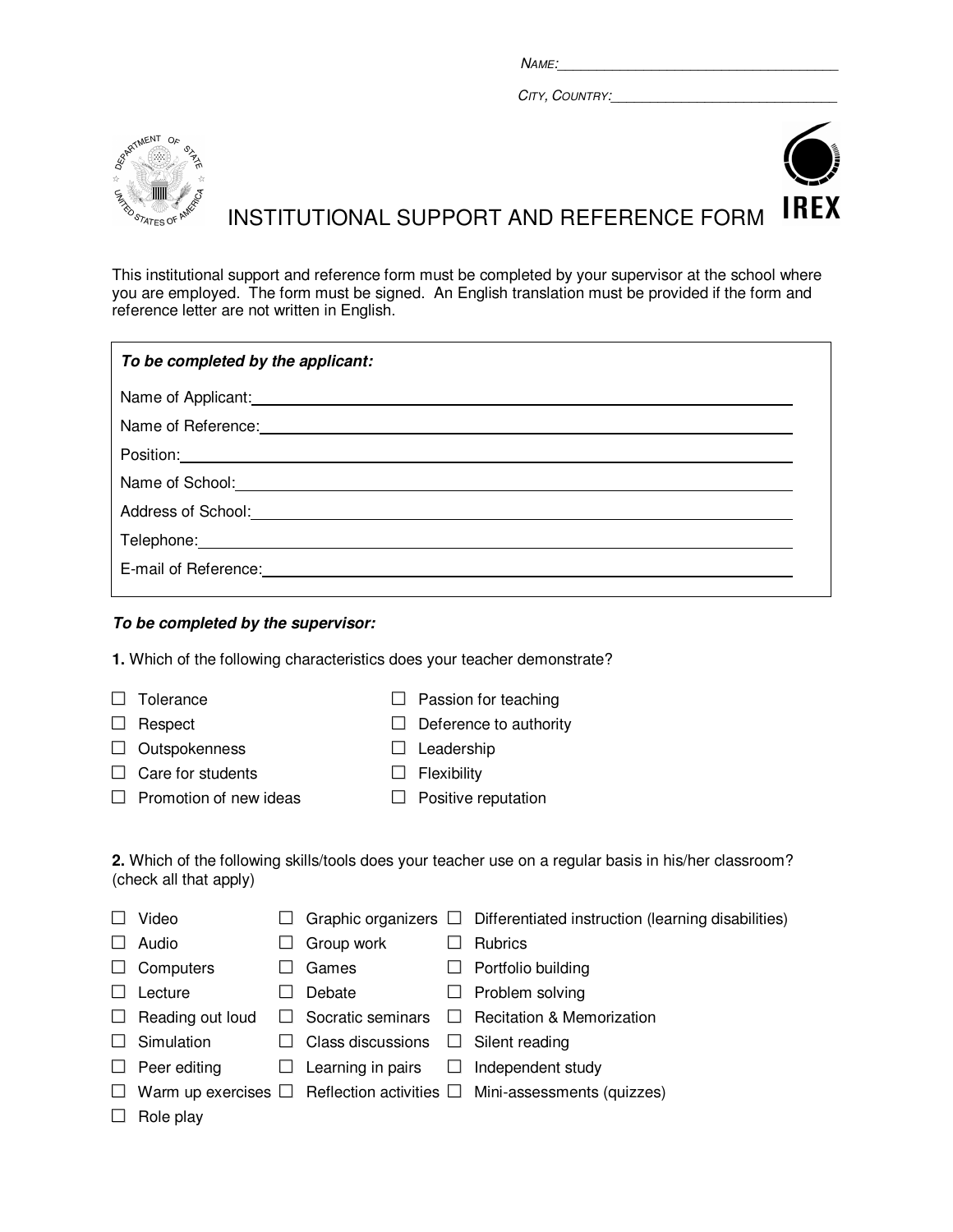| <b>NAME</b> |  |
|-------------|--|
|             |  |

CITY, COUNTRY:

**3.** Please write a recommendation letter (not to exceed 500 words) expressing why this teacher should participate in the ILEP program and how you think both the teacher and your school would benefit. What teaching skills and professional characteristics distinguish this teacher from other teachers in your school?